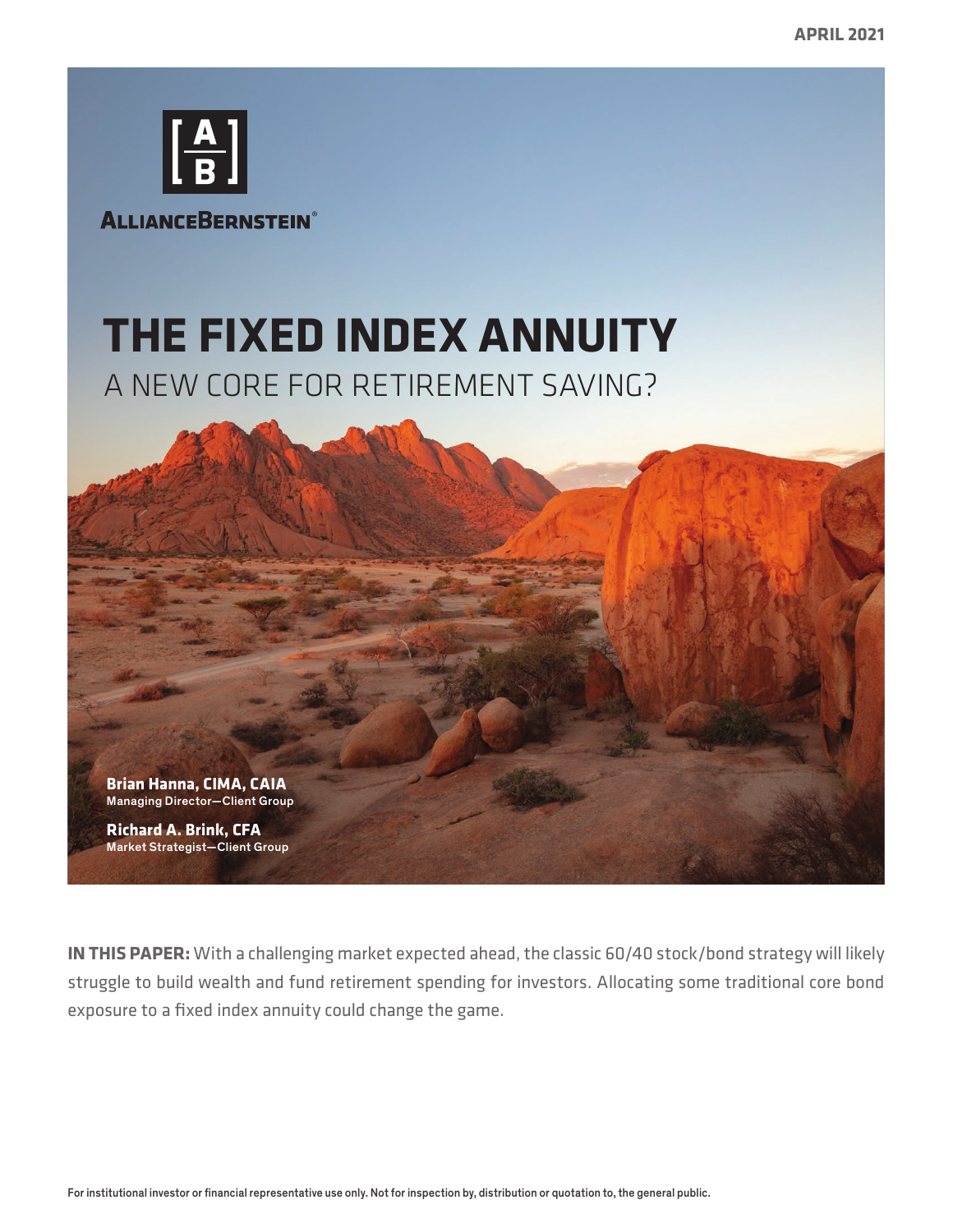## EXECUTIVE SUMMARY: THE BIG PICTURE

The time-tested 60/40 portfolio faces a new test today, with market returns likely to be a challenge. The risks are intensified for retirees who regularly withdraw money from their accounts: big market declines early in retirement could create a much greater likelihood of running out of money.

It's more important than ever for savers to use every tool at their disposal to build up their retirement accounts and—ultimately—improve their potential retirement outcomes. These tools include enhancing the return path, or sequence of returns, through better up/down capture: improving a portfolio's participation in rising markets (better up capture) while reducing losses in down markets (better down capture).

A wide array of market-based solutions may improve a portfolio's beta—its volatility relative to the market's. Annuities may also offer the opportunity to enhance portfolios in such a way. The fixed index annuity, for example, has a structure that, substituted for part of a traditional core bond allocation, may improve retirement accumulation outcomes.

And with the addition of an optional guaranteed lifetime income benefit, the 60/40 portfolio with the integrated fixed index annuity (FIA) may also improve retirement income. It beat the traditional 60/40 over 98% of the time, with an average outperformance of 9.9% in winning periods (see page 7 for details). That's almost 10% more spending in terms of dollars supporting retirement living.

Based on our research, substituting a fixed index annuity for part of the core fixed-income allocation could help consumers build more assets during their working years. What's more, for people who prioritize retirement income, attaching a lifetime income option to the fixed index annuity may improve spending rates in retirement.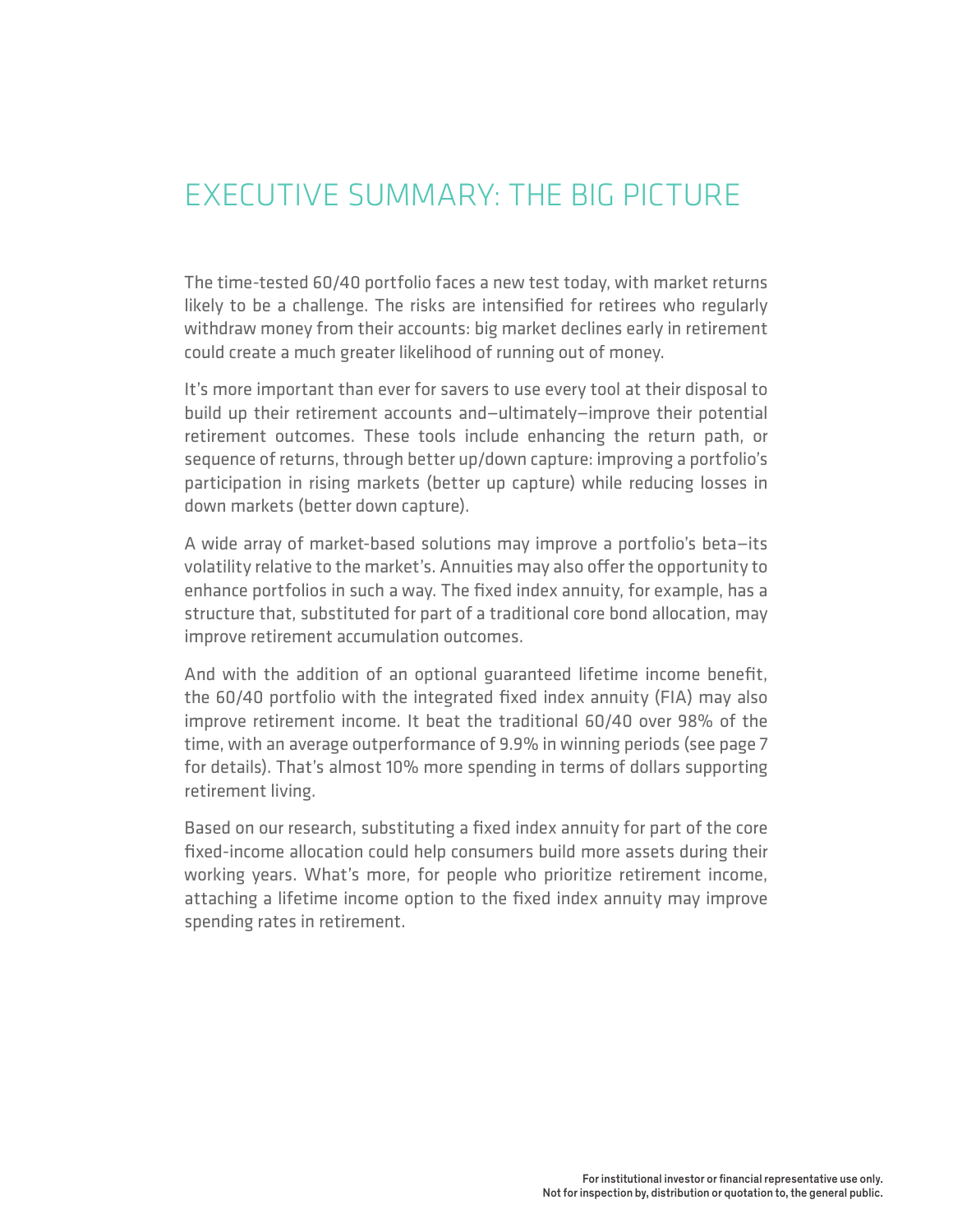#### **THE CLASSIC PORTFOLIO HAD DECADES OF SUCCESS…**

"Buy low, sell high." "The trend is your friend." "Don't stay on the sidelines."

Those axioms seem as old as the markets themselves, and so does the classic balanced portfolio formula of US stocks and bonds. The 60/40 has probably been the most popular mix: 60% stocks and 40% bonds. Historically, stocks have delivered capital growth, while bonds have provided income and diversification—that's a critical feature when equity markets tumble.

The 60/40 portfolio has been a staple of basic asset allocations for decades, providing solid-to-strong total returns with moderate risk. Sure, there have been down markets along the way, but since the beginning of the Reagan administration, in January 1981, a simple mix of 60% S&P 500 and 40% Bloomberg Barclays US Aggregate Bond Index (*Display 1*) would have delivered a total return of 10.5% annualized, with 9.8% annualized risk.

#### **…BUT FACES TOUGHER SLEDDING AHEAD**

Of course, another well-known axiom is that past performance does not guarantee future results, and that often-repeated warning may never have been timelier than it is today.

In AB's view, equity markets face tougher sledding ahead, with economic growth likely to be below normal. Lower growth will likely translate into lower corporate profits and stock returns. With the uncertainty of the COVID-19 pandemic and a host of populistinspired macro risks—including Brexit, trade wars and a decline in globalization—potential missteps abound.

In the fixed-income world, interest rates are at or near record lows and are likely to stay that way for a long while, given accommodative monetary policy and the growing weight of government debt. We believe that this landscape erodes the return potential and diversification of traditional core high-quality bonds.

Considering all these factors together, it's no surprise that most financial professionals see capital markets heading for a period of lower returns and higher risk (*Display 2, page 2*).

#### **DISPLAY 1: DECADES OF SUCCESS FOR THE CLASSIC PORTFOLIO** Annualized Total Return (Percent)



Past performance does not guarantee future results. Investors cannot invest directly in an index.

Represents a blend of 60% S&P 500 and 40% Bloomberg Barclays US Aggregate Bond Index from January 1, 1980, through December 31, 2020. As of December 31, 2020

Source: Bloomberg Barclays, Morningstar, S&P and AllianceBernstein (AB)

#### **THE SEQUENCE OF PORTFOLIO RETURNS MATTERS**

The challenges ahead would be hard for anyone to navigate, but the risks are magnified for retirees, who are regularly withdrawing money from their accounts to support income in their next phase.

A big part of the problem? Return patterns. For pre-retirees who are building assets and don't need major cash withdrawals, the chronological order of periodic returns doesn't matter. If markets decline for a lengthy period, the playbook says to hang on, put incoming paychecks to work in cheaper assets and ride out the downturn until the market rebounds.

But the math is different for retirees, and the sequence of portfolio returns is incredibly important.

Not only do retirees no longer have incoming paychecks, but they're also actually starting to pull money out of their accounts to fund income needs in their post-working years. If equity markets decline early in retirement, portfolio withdrawals remove some of the assets that can help a retirement account rebuild as markets recover. This scenario could increase the odds of running out of money in retirement.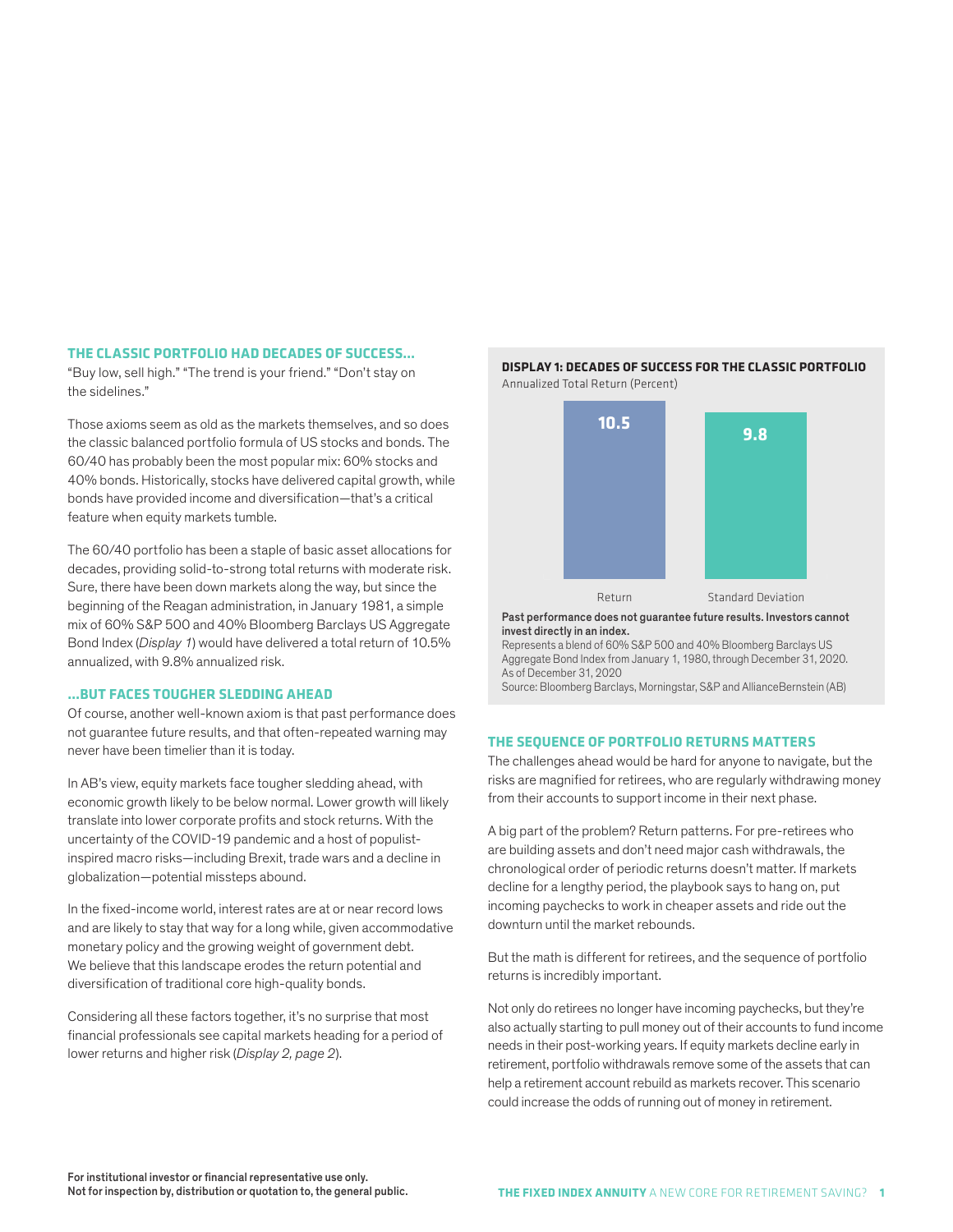

#### **DISPLAY 2: RETURNS ARE LIKELY TO BE MUCH LOWER AHEAD** Percent

#### Current forecasts do not guarantee future results.

20-year forecasts as of December 31, 2020 Source: *Survey of Capital Market Assumptions 2020 Edition*, Horizon Actuarial Services and AB

#### **THE RETIREMENT INCOME CHALLENGE…MAGNIFIED**

Based on a common rule of thumb, retirees with 60/40 portfolios should be able to withdraw 4% from their accounts annually over a 30-year retirement period and have fairly good chances of making it all the way through retirement without running out of money.

That rule may have made sense over the past four decades, when a classic 60/40 portfolio was pumping out returns in excess of 10% annually. These strong returns enabled retirees to make 4% withdrawals, while still leaving a significant cushion against the risk of an unfavorable return sequence. Today, however, with savers facing lower returns and higher risks ahead, that cushion will likely be a lot smaller. This possibility leaves tough decisions—including working longer or paring down spending in retirement.

Given the high stakes in retirement saving today, it's more important than ever for savers to use every tool at their disposal to build up their retirement accounts and—ultimately—improve potential retirement outcomes.

#### **BUILDING A BETTER PATH THROUGH PORTFOLIO DESIGN**

Those tools include building a better return path: if unfavorable return sequences can hurt retirement savings, it may make sense to design a portfolio that can improve that sequence.

Building a better path really comes down to building an asset allocation that improves a portfolio's up/down capture—in other words, the balance between how much a portfolio participates in rising markets and how much it loses in down markets. Even a modest improvement in a portfolio's up/down capture may make a big difference in the return path.

For example, a portfolio that captures 90% of rising equity markets (aka a 90% up capture) and 80% of falling markets (an 80% down capture) doesn't seem radically different from the returns of the broad markets. But it has the potential to largely keep pace with the S&P 500 in strong markets and may actually outperform it over the long run—helped by its design to lose less than the market.

When it comes to portfolio construction, people have many choices as they seek better betas. Among them are diversifying bond exposure with additional income-generating securities and substituting high-yield bonds for some part of a portfolio's equity exposure. Another example of better beta may be focusing on quality stocks rather than tracking a broad equity index.

#### **ANNUITIES AS BETTER BETAS**

In addition to the previously mentioned better betas, retirement savers may have another tool at their disposal: accessing better betas through products such as annuities, whose diverse designs and structures may also allow them to improve on broad market exposures.

Among the annuity choices for savers is the fixed index annuity, which offers return potential above that of high-quality core bond strategies without any downside risk. What is a fixed index annuity? It's a retirement savings vehicle that combines tax-deferred growth potential, principal protection and the opportunity for lifetime income, backed by the claims-paying ability of the issuing insurance company. The interest earned is the performance of an underlying index, such as the S&P 500 or MSCI EAFE Index. Insurance companies may use price return indices, which exclude dividend earnings.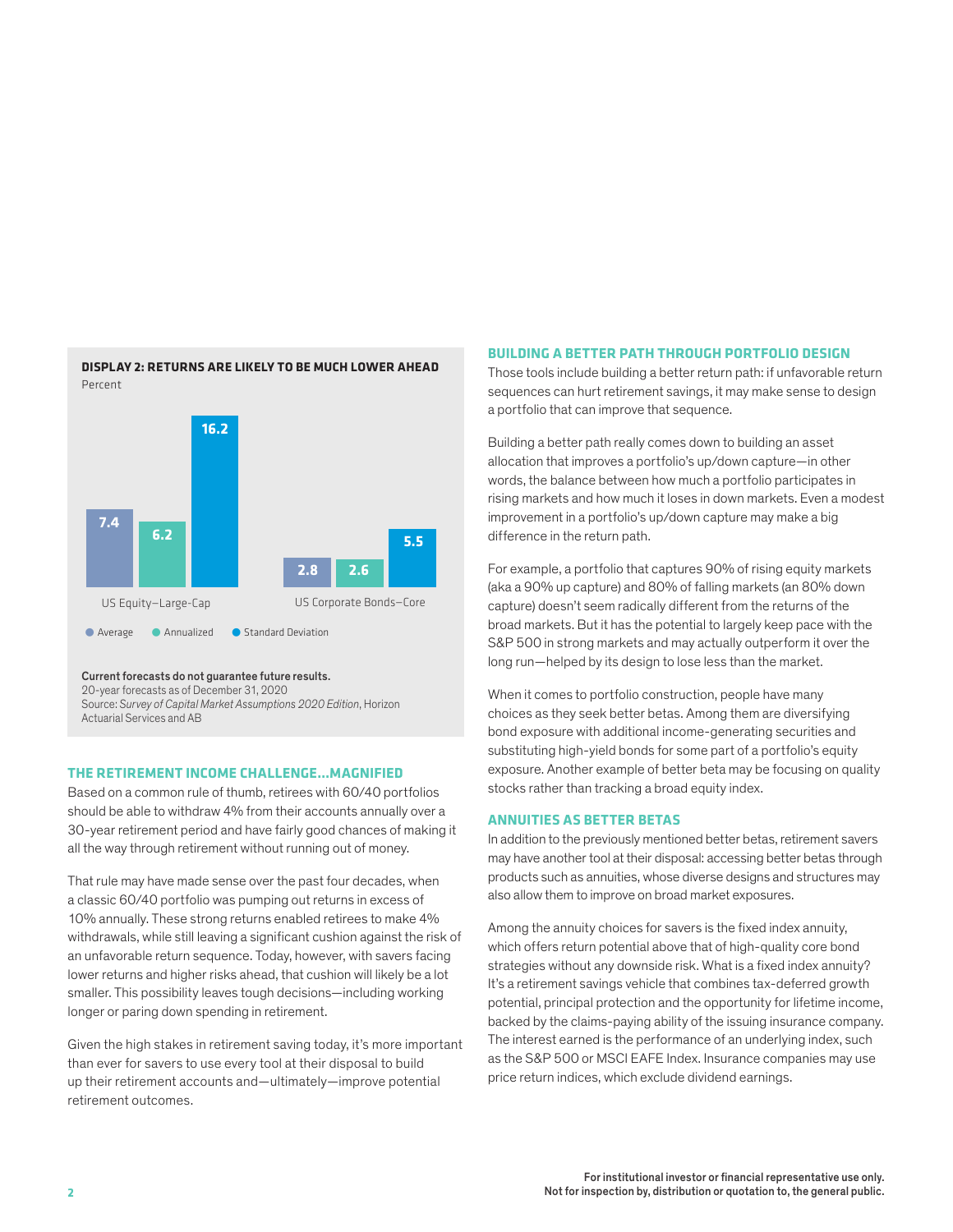Depending on the account chosen, interest may be capped at a maximum rate or adjusted by a certain percentage set by the annuity issuer. Since assets aren't invested directly in an index, the value of the fixed index annuity isn't affected by market downturns, and consumers will never lose principal or the interest they earn. For savers concerned about outliving their retirement income, there's also the option in many fixed index annuities to elect a guaranteed lifetime income rider that ensures payments for life—even if the account value is depleted. Guarantees are backed by the claims-paying ability of the issuing insurance company.

The fixed index annuity's structure provides steady income payments and the ability to diversify a portfolio, which may help reduce the impact of equity market downturns. It gives savers another avenue to improve their portfolio's up/down capture, with principal protection and the opportunity for tax-deferred growth.

Fixed index annuities are becoming more popular among those seeking to build assets for retirement and enhance their retirement income. Annuities should be considered a long-term proposition: while savers are building wealth, they should be prepared to rely on current income sources and other portfolio assets to fund potential near-term liquidity needs. This will also avoid charges on premature withdrawals, or tax penalties for annuity withdrawals before age 59½.

Given the ability of annuities to deliver better betas, we think there's a strong case to be made for broadly integrating annuities as a separate asset class alongside others, such as stocks and bonds. These solutions include using the fixed index annuity to augment a traditional core fixed-income allocation.

#### **ROAD TESTING A NEW CORE ALLOCATION**

Let's take a closer look at whether the fixed index annuity, substituted for some part of a core fixed-income portfolio allocation, can improve outcomes during the retirement accumulation phase. We'll also assess whether a fixed index annuity with an optional guaranteed lifetime income rider can improve retirement income results. Let's start by comparing two portfolios. The first is the highly popular 60/40 mix—in this case, 60% S&P 500 and 40% Bloomberg Barclays US Aggregate Bond Index. The second portfolio enhances that mix by shifting half the bond allocation into a fixed index annuity. The resulting allocation for the Fixed Index Annuity (FIA) Enhanced Portfolio is 60% S&P 500, 20% Bloomberg Barclays US Aggregate Bond Index and 20% fixed index annuity.

For institutional investor or financial representative use only.

#### **DISPLAY 3: ASSET-CLASS RETURN ASSUMPTIONS** Percent

|                           | <b>S&amp;P 500</b> | <b>Bloomberg Barclays US</b><br>Aggregate Bond Index |
|---------------------------|--------------------|------------------------------------------------------|
| <b>Arithmetic Mean</b>    | 74                 | 78                                                   |
| <b>Standard Deviation</b> | 16 <sub>2</sub>    | 55                                                   |

Current forecasts do not guarantee future results.

Based on return distributions from 5,000 simulations of future returns from JourneyGuide retirement-planning software over a 10-year period starting December 31, 2020 Source: JourneyGuide

Based on 10-year return forecasts as of December 31, 2020, the mean annual return for stocks will be 7.4% and for bonds 2.8% (*Display 3*). The fixed index annuity we'll integrate is based on the price return of the S&P 500, with associated fees and cap rates (*Display 4, page 4*). Fixed index annuity providers also offer custom multi-asset indices, created by leading banks and asset managers, with unique features that often produce attractive rates. For this analysis, we'll use the S&P 500 because it's broadly popular and more straightforward to model.

#### **ACCUMULATION: THE FIXED INDEX ANNUITY DRIVES BETTER SAVINGS**

The first evaluation we'll make is in the accumulation phase, testing to better understand whether the fixed index annuity allocation can do a better job of building wealth. Specifically, we're looking to answer four questions about the FIA Enhanced Portfolio:

- 1. Is it more likely to accumulate more assets than the 60/40?
- 2. When it wins, is the margin bigger than the losing margin when it falls short of the 60/40?
- 3. Does it fare better in the extremes (the 90th and 10th outcome percentiles)?
- 4. Does it look more or less attractive versus the 60/40 if rates stay ultralow for a long time?

To answer these questions, we deployed a retirement-planning software tool, JourneyGuide. JourneyGuide can run thousands of simulations to assess the effectiveness of underlying indices for various annuity products. For our analysis, JourneyGuide ran 5,000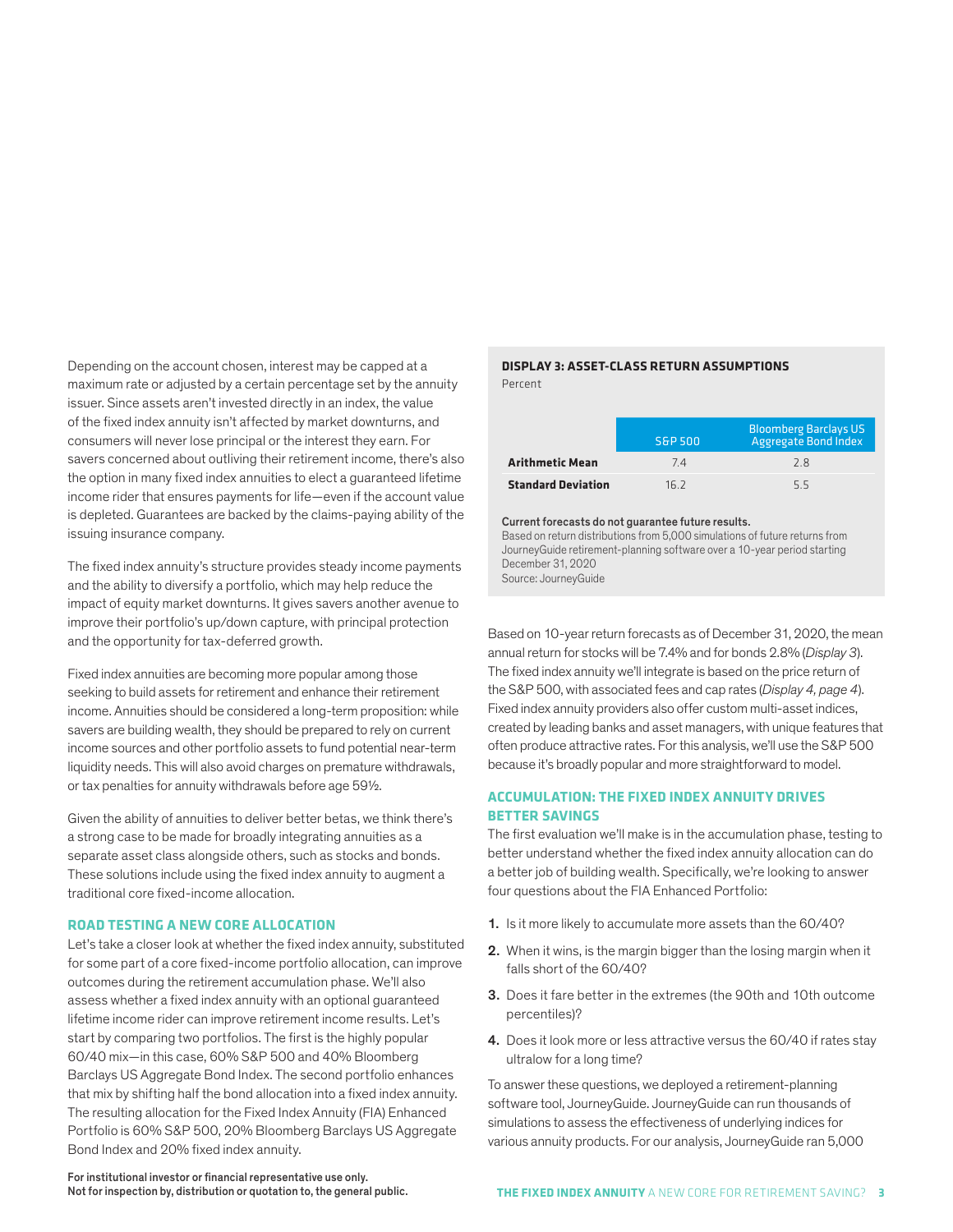

**DISPLAY 4: FIXED INDEX ANNUITY—PRODUCT ASSUMPTIONS**

As of December 31, 2020 Source: JourneyGuide, S&P and AB

Percent

simulations of future returns over a 10-year period starting December 31, 2020, and evaluated the resulting return distributions.

Over a 10-year accumulation period (*Display 5*), the FIA Enhanced Portfolio built more wealth than did the 60/40 in 72% of the simulations. What's more, the FIA Enhanced strategy won by a bigger margin on average. When the FIA Enhanced won, it averaged a 3.9% winning margin; when the 60/40 won, it was by a much lower 2.1%. That's called a favorable return skew—the FIA Enhanced Portfolio won bigger than it lost. For a \$1 million portfolio evaluated across 5,000 simulations, the average advantage worked out to equal \$64,798 over 10 years.

Since averages can be deceiving, it's important to dig a little deeper into the magnitude of the differences among the outcomes. For example, when the differences in total 10-year wealth accumulations were the biggest, how much better or worse were the outcomes from each portfolio (*Display 6*)? Based on the simulations, when the FIA Enhanced Portfolio accumulated more in the extreme (represented by the 10th percentile of winning margins), it won by more than 7% over the 60/40.

# ● FIA Enhanced Portfolio ● 60/40 Portfolio Periods Outperforming **Average Winning Margin 28.0 72.0 3.9 2.1**

#### **DISPLAY 5: FIXED INDEX ANNUITY IMPROVES SAVINGS OUTCOMES** Percent

#### Current forecasts do not guarantee future results.

The 60/40 Portfolio represents a blend of the total returns of 60% S&P 500 Index and 40% Bloomberg Barclays US Aggregate Bond Index. Price returns would be lower. The FIA Enhanced Portfolio represents 60% S&P 500 total return, 20% Bloomberg Barclays US Aggregate Bond Index total return and 20% fixed index annuity return based on the S&P 500 Index price return. Taxes are omitted, as assets are assumed to be held within qualified retirement vehicles. Based on distributions from 5,000 simulations of future returns provided by JourneyGuide retirement-planning software over a 10-year period starting December 31, 2020. Source: Bloomberg Barclays, JourneyGuide, S&P and AB

#### **DISPLAY 6: PERFORMANCE MARGIN OF FIA ENHANCED PORTFOLIO VS. 60/40 PORTFOLIO**

#### FIA Enhanced Portfolio Performance Margin by Percentile

| 90%      | 75%'      | 50%      | <b>75%</b> | 1በ%   |
|----------|-----------|----------|------------|-------|
| $-2.35%$ | $-0.34\%$ | $2.02\%$ | 4.65%      | 7.04% |

#### Current forecasts do not guarantee future results.

The 60/40 Portfolio represents a blend of the total returns of 60% S&P 500 Index and 40% Bloomberg Barclays US Aggregate Bond Index. Price returns would be lower. The FIA Enhanced Portfolio represents 60% S&P 500 total return, 20% Bloomberg Barclays US Aggregate Bond Index total return and 20% fixed index annuity return based on the S&P 500 Index price return. Taxes are omitted, as assets are assumed to be held within qualified retirement vehicles. Based on distributions from 5,000 simulations of future returns provided by JourneyGuide retirement-planning software over a 10-year period starting December 31, 2020. Source: Bloomberg Barclays, JourneyGuide, S&P and AB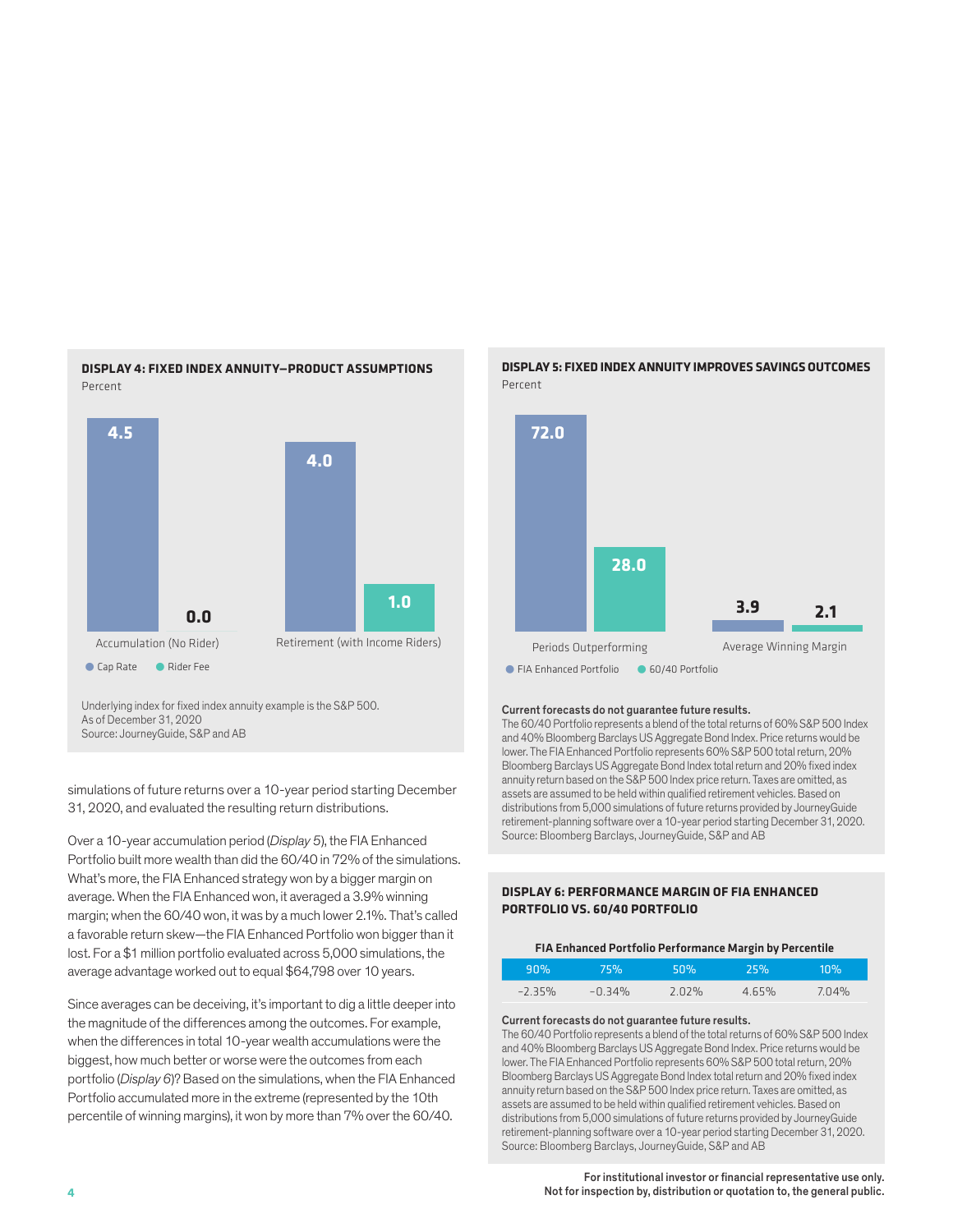## STRESS-TESTING BETA IN AN ULTRALOW-RATE ENVIRONMENT

These aren't normal times, given the long-term downward trend in interest rates, accommodative Federal Reserve monetary policy and massive fiscal spending that's swelling the government debt overhang.

In this environment, today's ultralow interest rates may last for a while. As of December 31, 2020, the 10-year US Treasury yield was near 0.9% and the Bloomberg Barclays US Aggregate Bond Index yield was about 1.1%. The JourneyGuide simulation assumptions suggest that yields will eventually rise over the next 10 years, resulting in the overall average fixed-income return of 2.75%.

But what if yields don't get much better? We evaluated what might happen if core fixed-income returns—as defined by the Bloomberg Barclays US Aggregate Bond Index—fall short of 2.75% over the 10-year accumulation period (*Display 7*), averaging 2.25%, 1.75% and 1.25%.

It's not really a surprise that with lower bond returns, the FIA Enhanced Portfolio, which has allocated half its 40% core bond exposure to a fixed index annuity, outperforms the 60/40 more often and with a better skew of winning margins versus losing margins.

#### **DISPLAY 7: FIA ENHANCED PORTFOLIO: OUTCOME AT VARYING BOND RATES**

| <b>BOND YIELD</b> | 90%      | 75%      | 50%      | 25%   | $10\%$ | Frequency of<br><b>FIA Enhanced</b><br>Outperformance,<br>vs. 60/40 | Average<br><b>Losing Margin</b> | Average<br><b>Winning Margin</b> |
|-------------------|----------|----------|----------|-------|--------|---------------------------------------------------------------------|---------------------------------|----------------------------------|
| 2.75%             | $-2.35%$ | $-0.34%$ | 2.02%    | 4.65% | 7.04%  | 72.00%                                                              | $-2.11%$                        | 3.89%                            |
| 2.25%             | $-1.42%$ | 0.61%    | 2.99%    | 5.65% | 8.01%  | 80.60%                                                              | $-1.89%$                        | 4.41%                            |
| 1.75%             | $-0.48%$ | 1.59%    | 3.98%    | 6.66% | 8.98%  | 87.50%                                                              | $-1.73%$                        | 5.02%                            |
| 1.25%             | 0.47%    | 2.57%    | $5.00\%$ | 7.68% | 10.03% | 92.40%                                                              | $-1.59%$                        | 5.74%                            |

#### FIA Enhanced Portfolio Performance Margin by Percentile

#### Current forecasts do not guarantee future results.

The 60/40 Portfolio represents a blend of the total returns of 60% S&P 500 Index and 40% Bloomberg Barclays US Aggregate Bond Index. Price returns would be lower. The FIA Enhanced Portfolio represents 60% S&P 500 total return, 20% Bloomberg Barclays US Aggregate Bond Index total return and 20% fixed index annuity return based on the S&P 500 Index price return. Taxes are omitted, as assets are assumed to be held within qualified retirement vehicles. Based on distributions from 5,000 simulations of future returns provided by JourneyGuide retirement-planning software over a 10-year period starting December 31, 2020. Source: Bloomberg Barclays, JourneyGuide, S&P and AB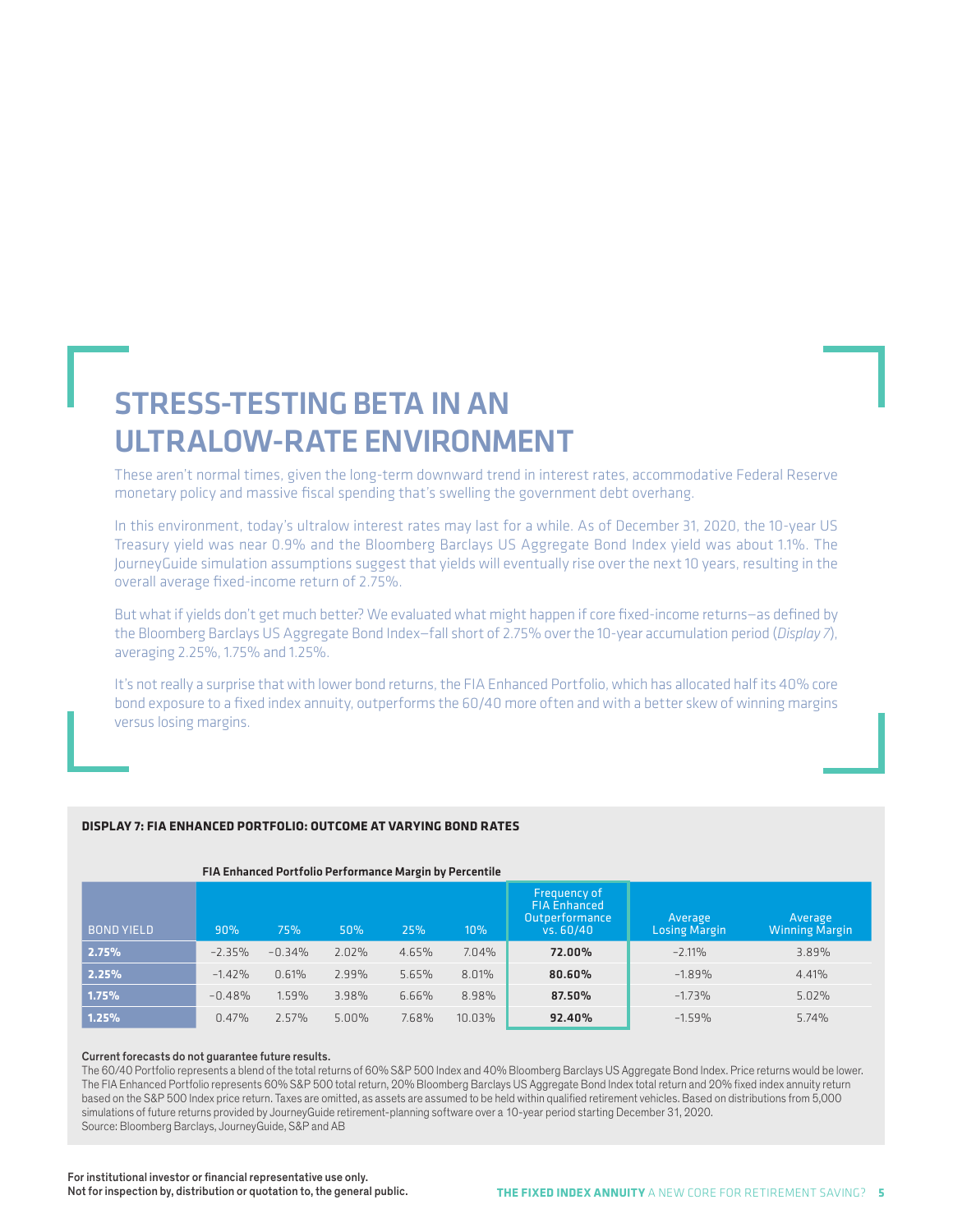Conversely, when the FIA Enhanced lost to the 60/40 portfolio by a large margin (represented by the 90th percentile), it lost by smaller margins: less than 1.5%, for example, in the 2.25% yield scenario.

The combination of traditional core bonds and the fixed index annuity in the FIA Enhanced Portfolio might also help retirement savers keep pace with inflation if it rises in the years ahead. Core bonds can be reinvested at higher rates as yields rise, and the fixed index annuity offers the opportunity for account growth as the underlying index increases in value.

So, based on the evidence, the FIA Enhanced Portfolio provides a better experience in the extremes during the accumulation phase, too. Of course, because these are not normal times, it's fair to ask how the FIA Enhanced would fare in an ultralow-rate environment. Based on these simulations, it fared quite well (see "Stress-Testing Beta in an Ultralow-Rate Environment," page 5).

#### **THE INCOME PHASE: MORE RETIREMENT SPENDING WITH GUARANTEED INCOME**

At some point, every saver moves out of the wealth-building phase and into the income phase, starting to tap into his or her accumulated wealth to fund life beyond the working years. In this chapter of life, income is the desired outcome.

To understand how the FIA Enhanced Portfolio performs during this period, we used the JourneyGuide simulation but extended the time horizon to 40 years: the 10 years of accumulation already modeled, followed by another 30 years withdrawing income in retirement. We used the same two portfolios: the 60/40 and FIA Enhanced. But this time, the FIA Enhanced Portfolio carried an optional guaranteed lifetime income rider, with the associated fee as well as a reduced cap rate.

To gauge whether the FIA Enhanced Portfolio with a lifetime income benefit improves retirement income, we zeroed in on three questions:

- 1. How does the cost of the income benefit affect the FIA Enhanced Portfolio over the first 10 years, before income withdrawals start?
- 2. Which portfolio provides better chances of spending more in retirement?
- 3. Which portfolio delivers more income at what we'll call a "safespending 90th percentile"?

| FIA Enhanced Portfolio Performance Margin by Percentile |          |            |          |       |       |                                                                                             |                                 |                                  |  |  |
|---------------------------------------------------------|----------|------------|----------|-------|-------|---------------------------------------------------------------------------------------------|---------------------------------|----------------------------------|--|--|
| <b>BOND YIELD</b>                                       | 90%      | <b>75%</b> | 50%      | 25%   | 10%   | Frequency of<br><b>FIA Enhanced</b><br><b>Portfolio with Rider</b><br><b>Outperformance</b> | Average<br><b>Losing Margin</b> | Average<br><b>Winning Margin</b> |  |  |
| 2.75%                                                   | $-5.04%$ | $-3.00\%$  | $-0.57%$ | 2.06% | 4.53% | 44.10%                                                                                      | $-3.05%$                        | 3.01%                            |  |  |
| 2.25%                                                   | $-4.13%$ | $-2.09%$   | 0.35%    | 2.98% | 5.49% | 53.70%                                                                                      | $-2.67%$                        | $3.33\%$                         |  |  |
| 1.75%                                                   | $-3.22%$ | $-1.14%$   | 1.29%    | 3.93% | 6.47% | 64.30%                                                                                      | $-2.40%$                        | 3.65%                            |  |  |
| 1.25%                                                   | $-2.29%$ | $-0.21%$   | 2.23%    | 4.91% | 7.40% | 73.10%                                                                                      | $-2.11%$                        | 4.10%                            |  |  |

#### **DISPLAY 8: HOW THE FIA ENHANCED PORTFOLIO WITH INCOME RIDER FARED VS. THE 60/40 PORTFOLIO**

#### Current forecasts do not guarantee future results.

The 60/40 Portfolio represents a blend of the total returns of 60% S&P 500 Index and 40% Bloomberg Barclays US Aggregate Bond Index. Price returns would be lower. The FIA Enhanced Portfolio represents 60% S&P 500 total return, 20% Bloomberg Barclays US Aggregate Bond Index total return and 20% fixed index annuity return based on the S&P 500 Index price return. Annuity includes optional guaranteed lifetime income rider, including the associated fee and reduced cap rate. Taxes are omitted from the accumulation phase, as assets are assumed to be held within qualified retirement vehicles. Annuity and portfolio withdrawals (accounting for required minimum distributions) are taxed at ordinary income tax rates for individuals, increase with inflation and incorporate the sunsetting of the Tax Cuts and Jobs Act in 2026. Standard deductions are assumed, as are state income taxes (using Indiana as an example). Based on return distributions from 5,000 simulations of future returns from JourneyGuide retirement-planning software over a 10-year period starting December 31, 2020, followed by an additional 30 years of retirement income withdrawals. Source: Bloomberg Barclays, JourneyGuide, S&P and AB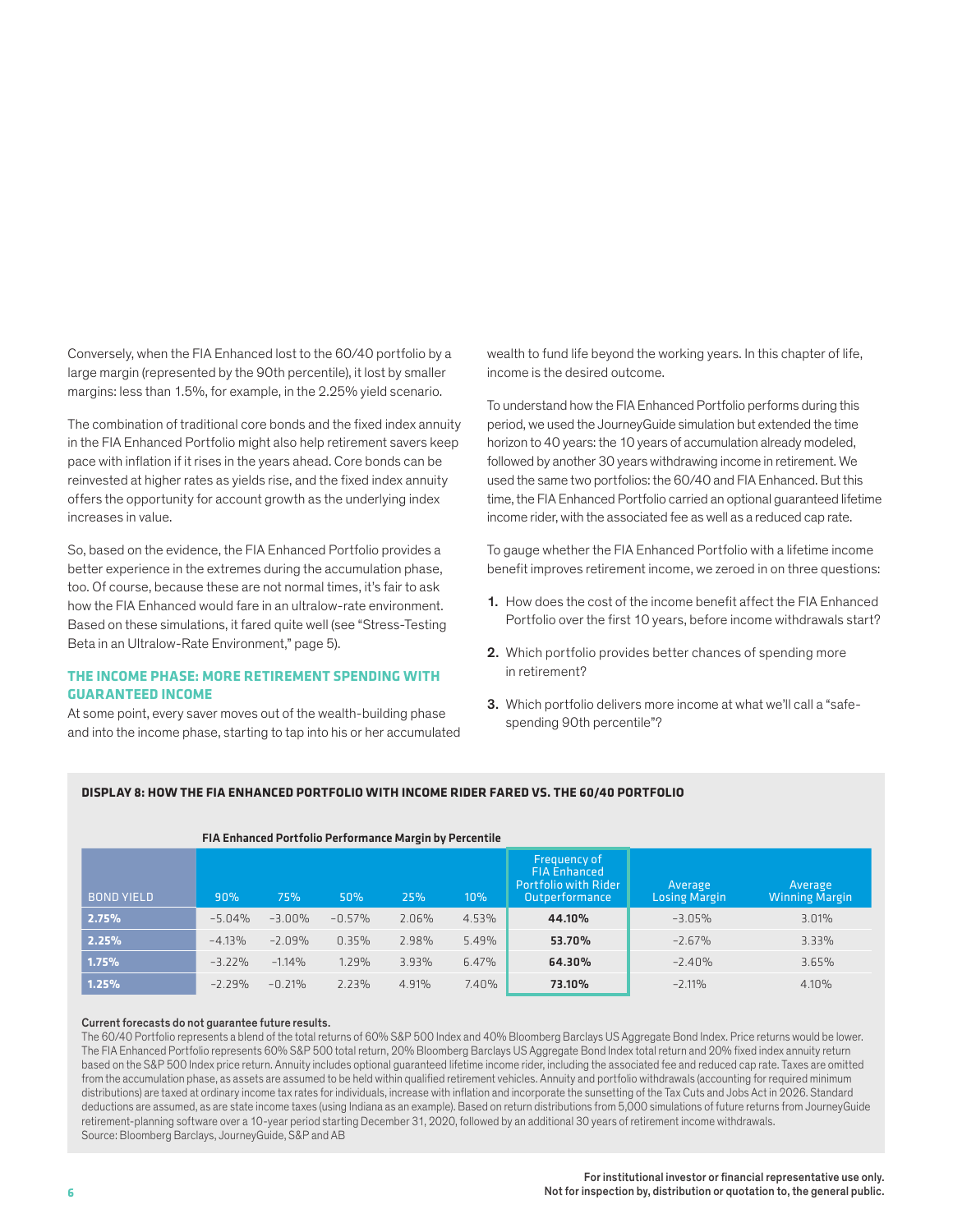#### **DISPLAY 9: FIA ENHANCED PORTFOLIO WITH INCOME RIDER ENHANCES RETIREMENT SPENDING VS. 60/40 PORTFOLIO**

#### FIA Enhanced Portfolio Performance Margin by Percentile

| 90%   | 75%   | 50%      | 25%    | $10\%$ | Frequency of<br><b>FIA Enhanced</b><br>Portfolio with Rider<br><b>Outperformance</b> | Average<br><b>Losing Margin</b> | Average<br><b>Winning Margin</b> |
|-------|-------|----------|--------|--------|--------------------------------------------------------------------------------------|---------------------------------|----------------------------------|
| 3.69% | 6.23% | $9.22\%$ | 12.51% | 16.17% | 98.6%                                                                                | $-1.30%$                        | 9.86%                            |

#### Current forecasts do not guarantee future results.

The 60/40 Portfolio represents a blend of the total returns of 60% S&P 500 Index and 40% Bloomberg Barclays US Aggregate Bond Index. Price returns would be lower. The FIA Enhanced Portfolio represents 60% S&P 500 total return, 20% Bloomberg Barclays US Aggregate Bond Index total return and 20% fixed index annuity return based on the S&P 500 Index price return. Annuity includes optional guaranteed lifetime income rider, including the associated fee and reduced cap rate. Taxes are omitted from the accumulation phase, as assets are assumed to be held within qualified retirement vehicles. Annuity and portfolio withdrawals (accounting for required minimum distributions) are taxed at ordinary income tax rates for individuals, increase with inflation and incorporate the sunsetting of the Tax Cuts and Jobs Act in 2026. Standard deductions are assumed, as are state income taxes (using Indiana as an example). Based on return distributions from 5,000 simulations of future returns from JourneyGuide retirement-planning software over a 10-year period starting December 31, 2020, followed by an additional 30 years of retirement income withdrawals. Source: Bloomberg Barclays, JourneyGuide, S&P and AB

Not surprisingly, the adage "no such thing as a free lunch" applies to our stress-testing, too. If core bond returns averaged 2.75% over the 10 preretirement years, the income benefit was a drag on wealth accumulation: the FIA Enhanced Portfolio beat the 60/40 only 44.1% of the time (*Display 8, page 6).*

But the income rider's primary goal isn't to aid in accumulation: it's to enhance retirement spending (*Display 9*). And the FIA Enhanced Portfolio with lifetime income delivered on that score—beating the 60/40 a whopping 98.6% of the time, with an average winning income margin of 9.86% when it topped the 60/40.

That's almost 10% more spending in terms of dollars supporting retirement living.

Averages are important, of course, but markets don't deliver their average returns every single year. To gain more confidence in how a comfortable retirement is achieved, we needed to understand the distribution of potential retirement-spending outcomes. That's where the concept of a safe-spending rate comes in—specifically, a safe-spending 90th percentile.

In other words, how much could a retiree spend from his or her portfolio while maintaining a 90% probability of not running out of money? For the 60/40, this spending value was \$28,185; for the FIA Enhanced Portfolio with rider, it was \$31,656. That's an extra 12.3% annual retirement spending by choosing the FIA Enhanced Portfolio with lifetime income rider—a big difference. To maximize the impact of the income rider, retirees should avoid excess withdrawals that could decrease income payments.

#### **SUMMING IT ALL UP: A NEW CORE ALLOCATION**

For four decades, a traditional 60/40 stock/bond strategy delivered strong results and helped retirement savers achieve their wealthbuilding and retirement-spending goals. Today, the landscape is different: market conditions pose real challenges for a 60/40, which makes it highly unlikely that this style portfolio will repeat its previous performance in the years ahead.

Based on our research, substituting a fixed index annuity for part of the core fixed-income allocation may help consumers accumulate more assets during their working years. What's more, for those people who prioritize retirement income, attaching a lifetime income option to that annuity may improve spending rates in retirement, both on average and at the 90% confidence level.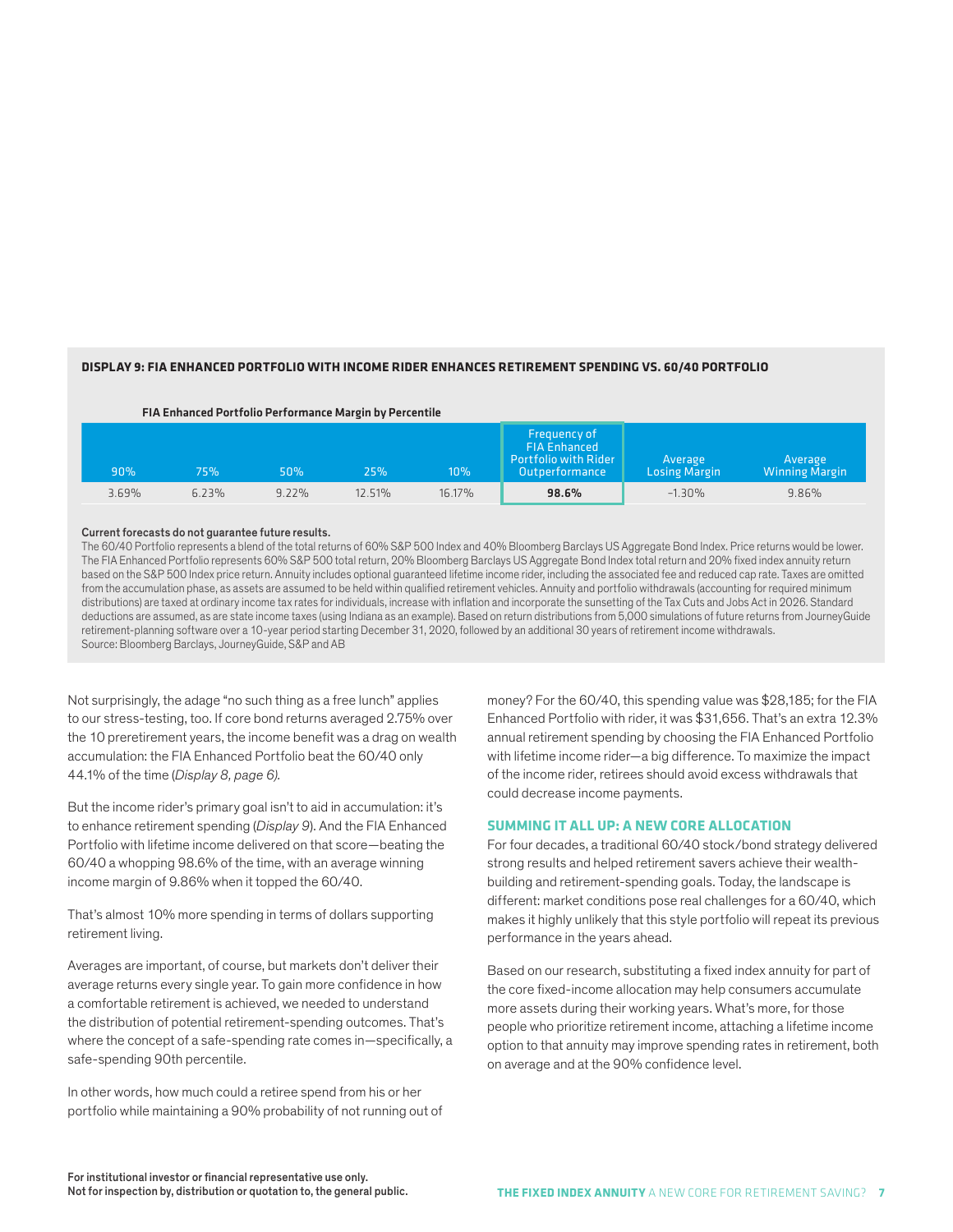This page intentionally left blank.